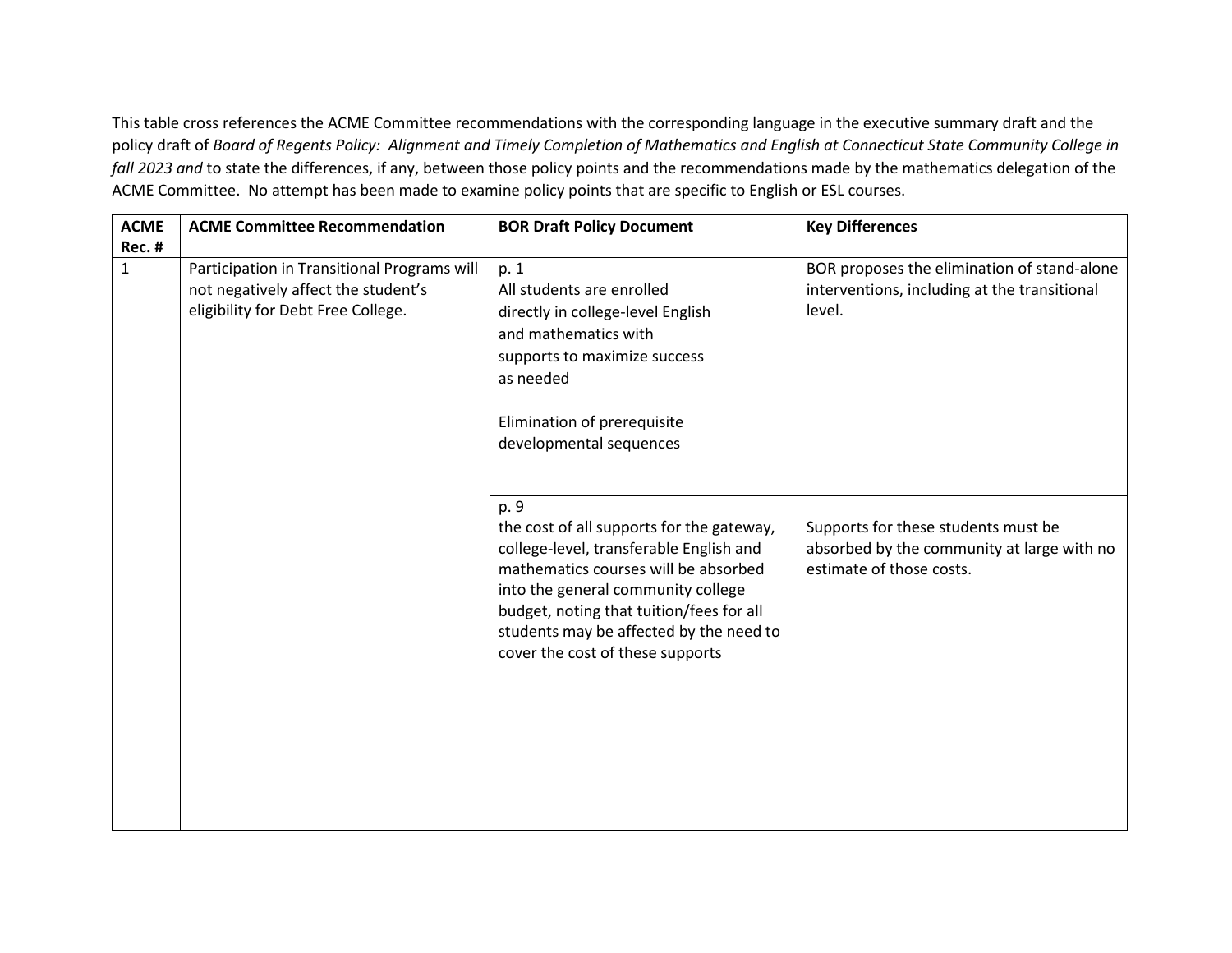| <b>ACME</b>    | <b>ACME Committee Recommendation</b>                                                                                                                                                                                           | <b>BOR Draft Policy Document</b>                                                                                                                                                                                                                                                                                                                                                | <b>Key Differences</b>                                                                                                                                                                                                                                                                                                                                                                                                                                                                     |
|----------------|--------------------------------------------------------------------------------------------------------------------------------------------------------------------------------------------------------------------------------|---------------------------------------------------------------------------------------------------------------------------------------------------------------------------------------------------------------------------------------------------------------------------------------------------------------------------------------------------------------------------------|--------------------------------------------------------------------------------------------------------------------------------------------------------------------------------------------------------------------------------------------------------------------------------------------------------------------------------------------------------------------------------------------------------------------------------------------------------------------------------------------|
| Rec. #         |                                                                                                                                                                                                                                |                                                                                                                                                                                                                                                                                                                                                                                 |                                                                                                                                                                                                                                                                                                                                                                                                                                                                                            |
| $\overline{2}$ | Modify the TAP and CSU mathematics<br>transfer-level course policies to eliminate<br>Intermediate Algebra as a necessary pre-<br>requisite for articulation. Transferability<br>will be based on student learning<br>outcomes. | p. 1<br>Transfer of and applicability of<br>mathematics courses is based on course<br>outcomes alone and not on course<br>prerequisites.                                                                                                                                                                                                                                        | BOR does not specify transfer to CSU's. All<br>CSU's to date have rejected such<br>articulation.<br>BOR does not specify revision to the TAP<br>policy that states TAP math must have a pre-<br>requisite of intermediate algebra                                                                                                                                                                                                                                                          |
|                |                                                                                                                                                                                                                                | p. 8<br>For programs that do not require algebra-<br>based mathematics, algebra is no longer<br>a required prerequisite in order for the<br>college-level mathematics courses to be<br>accepted and applied at four-year schools<br>to which students transfer. Transfer is<br>based on the outcomes of the college-<br>level courses, and not on prerequisite<br>requirements. | ACME agrees with WCSU in "the<br>development of an alternate<br>prerequisite/corequisite structure that<br>allows students to study algebra in a context<br>that is consistent with requirements within a<br>chosen degree plan."<br>ACME math maintains that math faculty<br>determine necessary course content at all<br>levels.                                                                                                                                                         |
|                |                                                                                                                                                                                                                                | p. 10<br>All mathematics pathway courses will be<br>fully transferable among CSCU<br>institutions to meet general education<br>and/or major requirements at all<br>receiving institutions. No prerequisite to<br>these mathematics pathway courses will<br>be deemed necessary for course<br>transferability and applicability by any<br>CSCU institution.                      | ACME maintains that CSCU stakeholders<br>including math faculty and academic<br>administrators will need to modify the<br>policies regarding transferable math courses<br>with a focus on defining articulation based<br>on outcomes rather than pre-requisites.<br>TAP/FIRC will need to modify the policies<br>regarding transferable math courses.<br>There are likely to be developed pathway<br>courses for programs such as Culinary Art,<br>Railroad, and/or Automotive which would |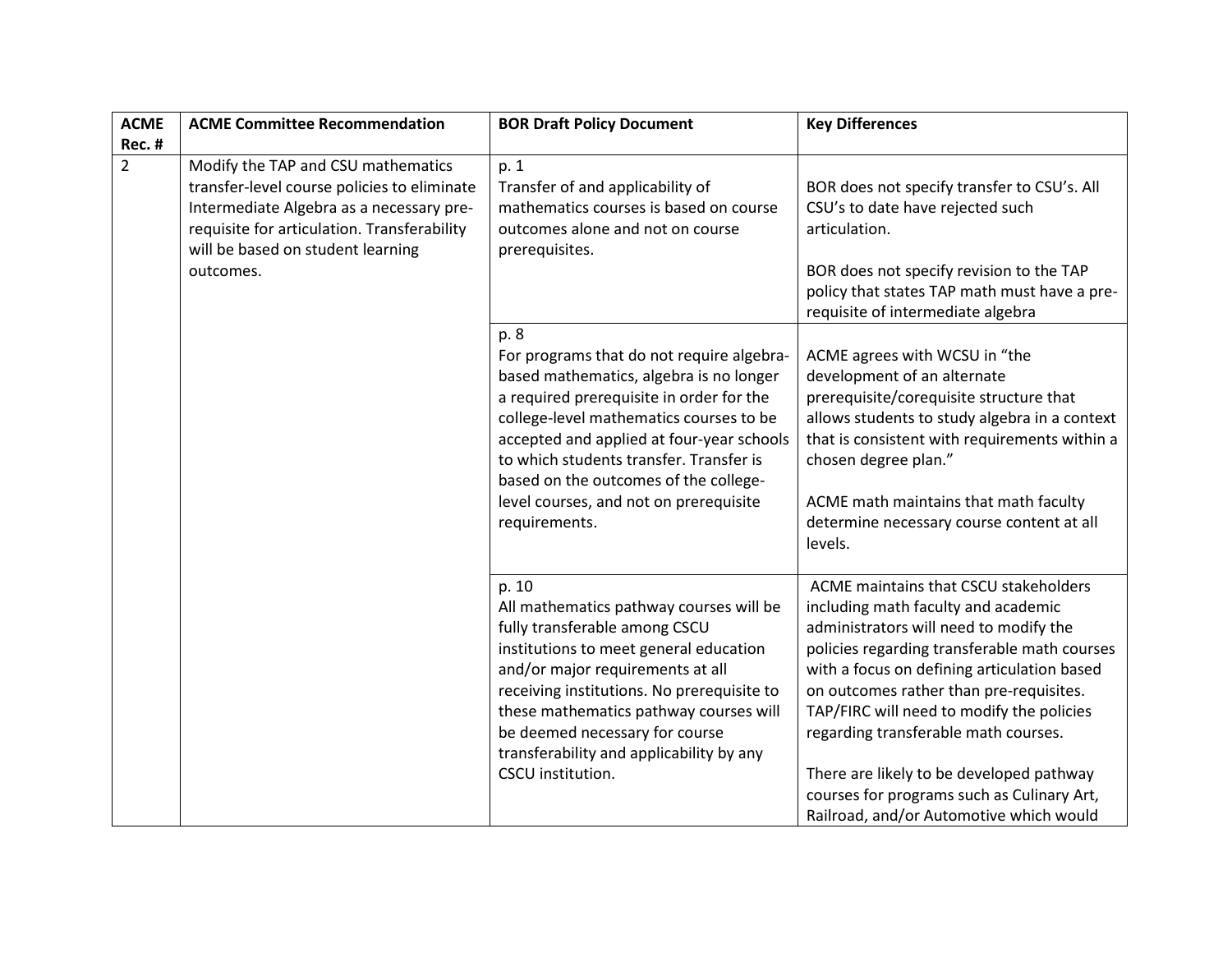| <b>ACME</b> | <b>ACME Committee Recommendation</b>                                                                                                                                                                                                             | <b>BOR Draft Policy Document</b>                                                                                                                                                                                                                                                                                                                                                          | <b>Key Differences</b>                                                                                   |
|-------------|--------------------------------------------------------------------------------------------------------------------------------------------------------------------------------------------------------------------------------------------------|-------------------------------------------------------------------------------------------------------------------------------------------------------------------------------------------------------------------------------------------------------------------------------------------------------------------------------------------------------------------------------------------|----------------------------------------------------------------------------------------------------------|
| Rec. #      |                                                                                                                                                                                                                                                  |                                                                                                                                                                                                                                                                                                                                                                                           |                                                                                                          |
|             |                                                                                                                                                                                                                                                  |                                                                                                                                                                                                                                                                                                                                                                                           | not satisfy the General Education<br>requirements at any baccalaureate<br>institution.                   |
| 3           | Credential-seeking students complete<br>their gateway mathematics course in the<br>first year of enrollment (or 24 credits).<br>Students are advised to enroll in<br>mathematics courses continuously until<br>they have completed their gateway | p. 1<br>Maximize the probability that each<br>student will enter and complete gateway,<br>college-level, transferable coursework in<br>English and mathematics within one-<br>year, or 24 credits, of initial enrollment                                                                                                                                                                  |                                                                                                          |
|             | course requirements.                                                                                                                                                                                                                             | p. 8<br>To maximize the probability that each<br>student will enter and complete,<br>gateway, college-level, transferable<br>coursework in English and mathematics<br>within one-year, or 24 credits, of initial<br>enrollment, with exceptions possible<br>based on sequencing recommendations<br>from Program<br>Coordinators/Discipline faculty, for timely<br>completion of programs. | Agreement with ACME acknowledging for a<br>small set of students this may require more<br>than one year. |
|             |                                                                                                                                                                                                                                                  | p. 9<br>Students must register for their required<br>gateway, college-level, transferable<br>English and mathematics courses to<br>complete both within the first 24 credits<br>after initial enrollment, with exceptions<br>possible based on sequencing<br>recommendations from Program<br>Coordinators/Discipline faculty, for timely<br>completion of programs.                       | Agreement with ACME acknowledging for a<br>small set of students this may require more<br>than one year. |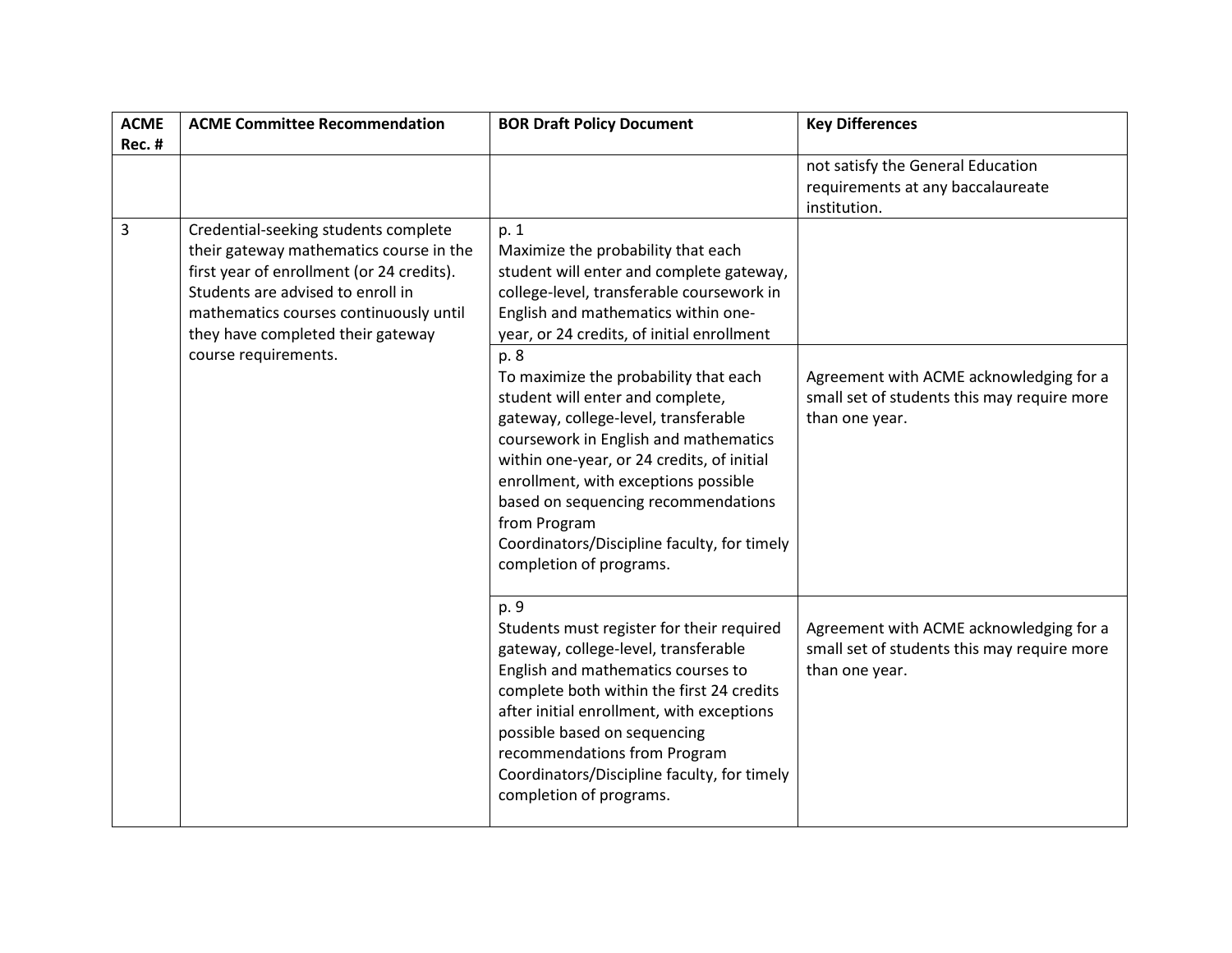| <b>ACME</b> | <b>ACME Committee Recommendation</b>                                                                                                                                                                                                                                                                                              | <b>BOR Draft Policy Document</b>                                                                                                                                                                                                                                            | <b>Key Differences</b>                                                                                                                                                                                                                                                                                                              |
|-------------|-----------------------------------------------------------------------------------------------------------------------------------------------------------------------------------------------------------------------------------------------------------------------------------------------------------------------------------|-----------------------------------------------------------------------------------------------------------------------------------------------------------------------------------------------------------------------------------------------------------------------------|-------------------------------------------------------------------------------------------------------------------------------------------------------------------------------------------------------------------------------------------------------------------------------------------------------------------------------------|
| Rec. #      |                                                                                                                                                                                                                                                                                                                                   |                                                                                                                                                                                                                                                                             |                                                                                                                                                                                                                                                                                                                                     |
| 4           | Students who are enrolled in<br>developmental mathematics courses will<br>develop a plan for academic success in<br>their first semester of enrollment. This<br>may include meeting with an advisor<br>and/or discipline faculty, taking an FYE<br>course, attending workshops,<br>participating in a learning community,<br>etc. | p. 1<br>Elimination of prerequisite<br>developmental sequences<br>p. 8<br>The policy should be viewed within the<br>context of the full set of Guided<br>Pathways reforms that are being built<br>into Connecticut State Community<br>College, such as removing barriers to | ACME math agrees with CCET "True equity is<br>acknowledging many community college<br>students are underprepared". We believe as<br>educators, we must meet all students' needs<br>at entry in a way that will build confidence<br>as well as skills, acknowledging that<br>sometimes this cannot be done in 15 weeks.<br>Agreement |
|             |                                                                                                                                                                                                                                                                                                                                   | admission by eliminating the application<br>fee and improving student supports by<br>implementing holistic case management<br>advising.                                                                                                                                     |                                                                                                                                                                                                                                                                                                                                     |
|             |                                                                                                                                                                                                                                                                                                                                   |                                                                                                                                                                                                                                                                             |                                                                                                                                                                                                                                                                                                                                     |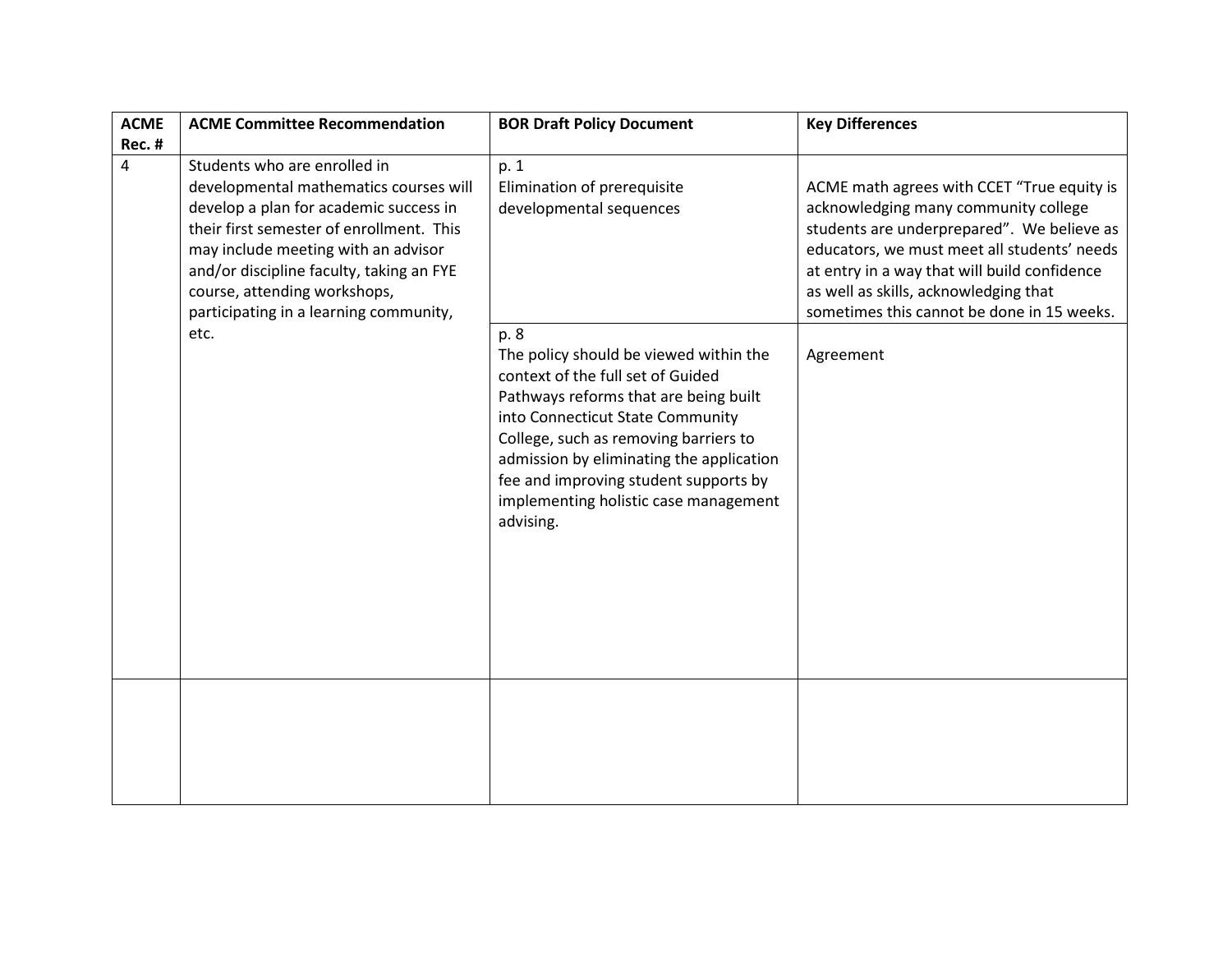| <b>ACME</b> | <b>ACME Committee Recommendation</b>                                                                                                                                                                                                                                                                                                                                                                   | <b>BOR Draft Policy Document</b>                                                                                                                                                                                                                                                                                                                                                                                                                                                                                                                                                                                                                                                                                                                                                                                                                                     | <b>Key Differences</b>                                                                                                                                                                                                                                                                                                                                                                                                                                                                                                                                                          |
|-------------|--------------------------------------------------------------------------------------------------------------------------------------------------------------------------------------------------------------------------------------------------------------------------------------------------------------------------------------------------------------------------------------------------------|----------------------------------------------------------------------------------------------------------------------------------------------------------------------------------------------------------------------------------------------------------------------------------------------------------------------------------------------------------------------------------------------------------------------------------------------------------------------------------------------------------------------------------------------------------------------------------------------------------------------------------------------------------------------------------------------------------------------------------------------------------------------------------------------------------------------------------------------------------------------|---------------------------------------------------------------------------------------------------------------------------------------------------------------------------------------------------------------------------------------------------------------------------------------------------------------------------------------------------------------------------------------------------------------------------------------------------------------------------------------------------------------------------------------------------------------------------------|
| Rec. #      |                                                                                                                                                                                                                                                                                                                                                                                                        |                                                                                                                                                                                                                                                                                                                                                                                                                                                                                                                                                                                                                                                                                                                                                                                                                                                                      |                                                                                                                                                                                                                                                                                                                                                                                                                                                                                                                                                                                 |
| 5           | Form a Transitional Council to encourage<br>transitional program coordinators to<br>share best practices and collaborate with<br>applicable groups.                                                                                                                                                                                                                                                    | p. 13<br>Some students who are placed into the<br>maximum level of supports as identified<br>in sections X.E and XI.E may be identified<br>as in need of further services to maximize<br>their ability to meet the outcomes for<br>course completion of the gateway,<br>college-level, transferable course. The<br>CSCU and Connecticut State Community<br>College Provosts will charge Transitional<br>Program Coordinators, in consultation<br>with CMAC, CCET, and the design teams<br>described earlier in this document (See<br>X.C and XI.C), to develop a protocol to<br>identify students with additional needs<br>and to design, maintain, and deliver<br>additional services to meet these needs.<br>These services will be delivered, in most<br>cases, concurrently with the gateway,<br>college-level, transferable course with<br>structured supports. | The BOR fails to recognize the need for the<br>formation of a Transitional Council. ACME<br>further highlights the council should be<br>faculty driven:<br>"membership from each campus including<br>its transitional coordinator and interested<br>faculty and staff. The council will have<br>representation on PA12-40 Council, CMAC,<br>CCET, and ESL Council"<br>The Transitional Council should be charged<br>to make recommendations about course<br>sequencing and/or concurrency.<br>There is little evidence to support a one size<br>fits ALL model promotes equity. |
| 6           | Each campus will select models for<br>transitional programs that have been<br>proven successful from a list of best<br>practice designs compiled by the<br>Transitional Council. These programs will<br>be designed to include social/emotional<br>and technology supports and connection<br>to college resources. When appropriate,<br>students should enroll in the First-Year<br>Experience course. | See #4 and #5 above                                                                                                                                                                                                                                                                                                                                                                                                                                                                                                                                                                                                                                                                                                                                                                                                                                                  | See #4 and #5 above                                                                                                                                                                                                                                                                                                                                                                                                                                                                                                                                                             |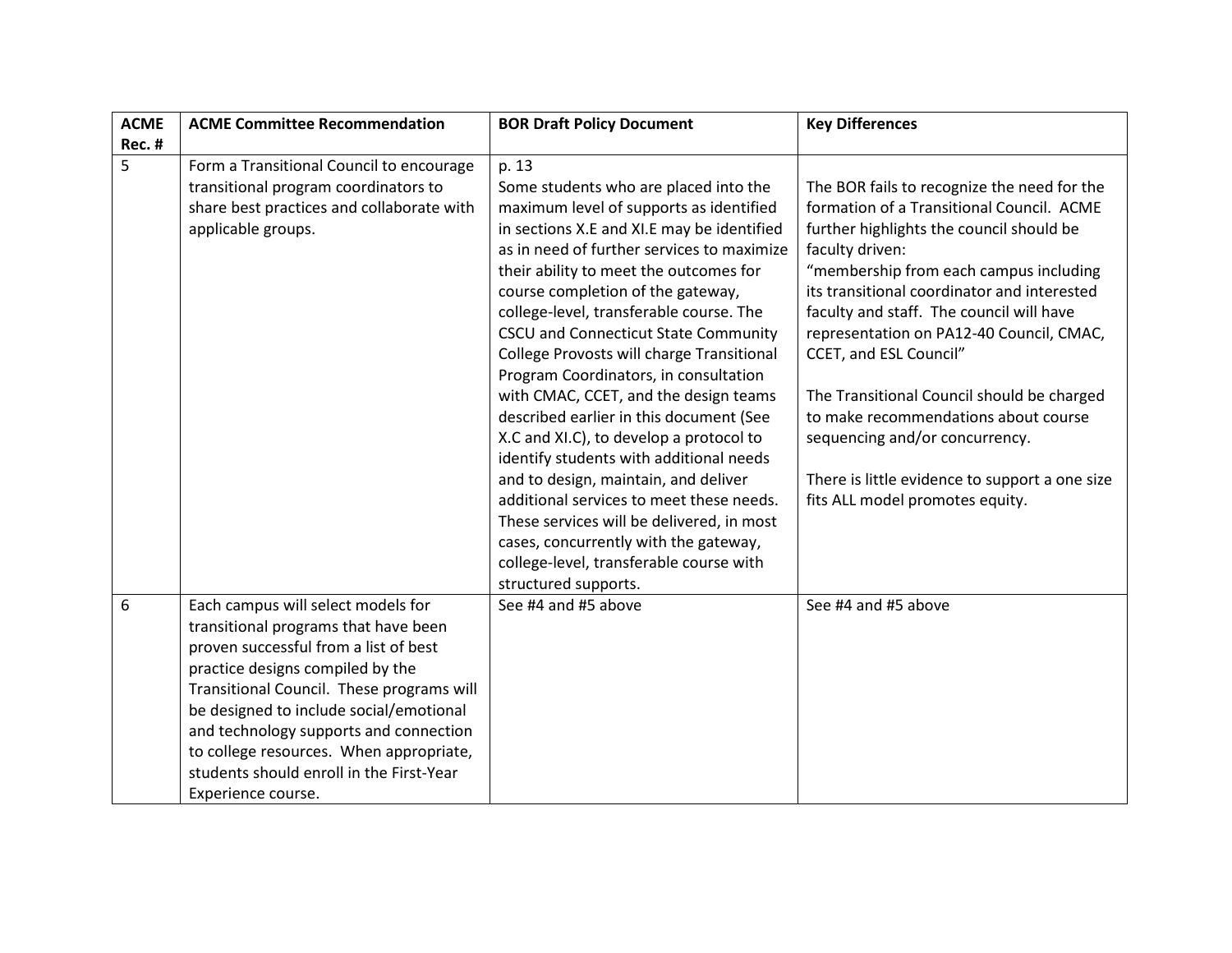| <b>ACME</b>    | <b>ACME Committee Recommendation</b>                                                                                                            | <b>BOR Draft Policy Document</b>                                                                                                                                                                                                                                                                                                                                                                                                                                                                                                                                                                                                                                                                                                                                                                                                                                                                                                                                                                                                                                                                                                                                                                                     | <b>Key Differences</b>                                                                                                                                                                                                                                                                                                                                                            |
|----------------|-------------------------------------------------------------------------------------------------------------------------------------------------|----------------------------------------------------------------------------------------------------------------------------------------------------------------------------------------------------------------------------------------------------------------------------------------------------------------------------------------------------------------------------------------------------------------------------------------------------------------------------------------------------------------------------------------------------------------------------------------------------------------------------------------------------------------------------------------------------------------------------------------------------------------------------------------------------------------------------------------------------------------------------------------------------------------------------------------------------------------------------------------------------------------------------------------------------------------------------------------------------------------------------------------------------------------------------------------------------------------------|-----------------------------------------------------------------------------------------------------------------------------------------------------------------------------------------------------------------------------------------------------------------------------------------------------------------------------------------------------------------------------------|
| Rec. #         |                                                                                                                                                 |                                                                                                                                                                                                                                                                                                                                                                                                                                                                                                                                                                                                                                                                                                                                                                                                                                                                                                                                                                                                                                                                                                                                                                                                                      |                                                                                                                                                                                                                                                                                                                                                                                   |
| $\overline{7}$ | A Teaching and Learning Group will be<br>charged to research and design<br>professional development related to<br>teaching mathematics courses. | p. 9 - 10 Faculty Professional<br>Development-<br>IX. A Teaching and Learning Group, under<br>the leadership of the Connecticut State<br><b>Community College Associate Vice</b><br>President of Teaching and Learning, will<br>be charged to research and develop a<br>sustainable plan for professional<br>development for teaching gateway,<br>college-level, transferable English and<br>mathematics courses and accompanying<br>structured supports. The content and<br>delivery of this professional development<br>will include best practices of effective<br>pedagogy, including strategies to ensure<br>alignment of the course and<br>accompanying supports and for<br>promoting equity in student learning for<br>diverse student groups. After a date to be<br>determined by the CSCU Provost, the CSC<br>Provost, and the Connecticut State<br>Community College AVP of Teaching and<br>Learning, all faculty will be required to<br>complete professional development in<br>order to teach gateway, college-level,<br>transferable English and mathematics<br>courses and supports. The professional<br>development will be offered on an<br>ongoing basis to continually improve<br>student success. | ACME maintains Math faculty should be<br>involved in the research, design, and<br>implementation of professional<br>development. Participation should be<br>solicited primarily from "CMAC, the Center<br>for Teaching, and other interested math<br>faculty from the community colleges and<br>universities".<br>Mandatory trainings must be approved by<br>the teaching unions. |
|                |                                                                                                                                                 |                                                                                                                                                                                                                                                                                                                                                                                                                                                                                                                                                                                                                                                                                                                                                                                                                                                                                                                                                                                                                                                                                                                                                                                                                      |                                                                                                                                                                                                                                                                                                                                                                                   |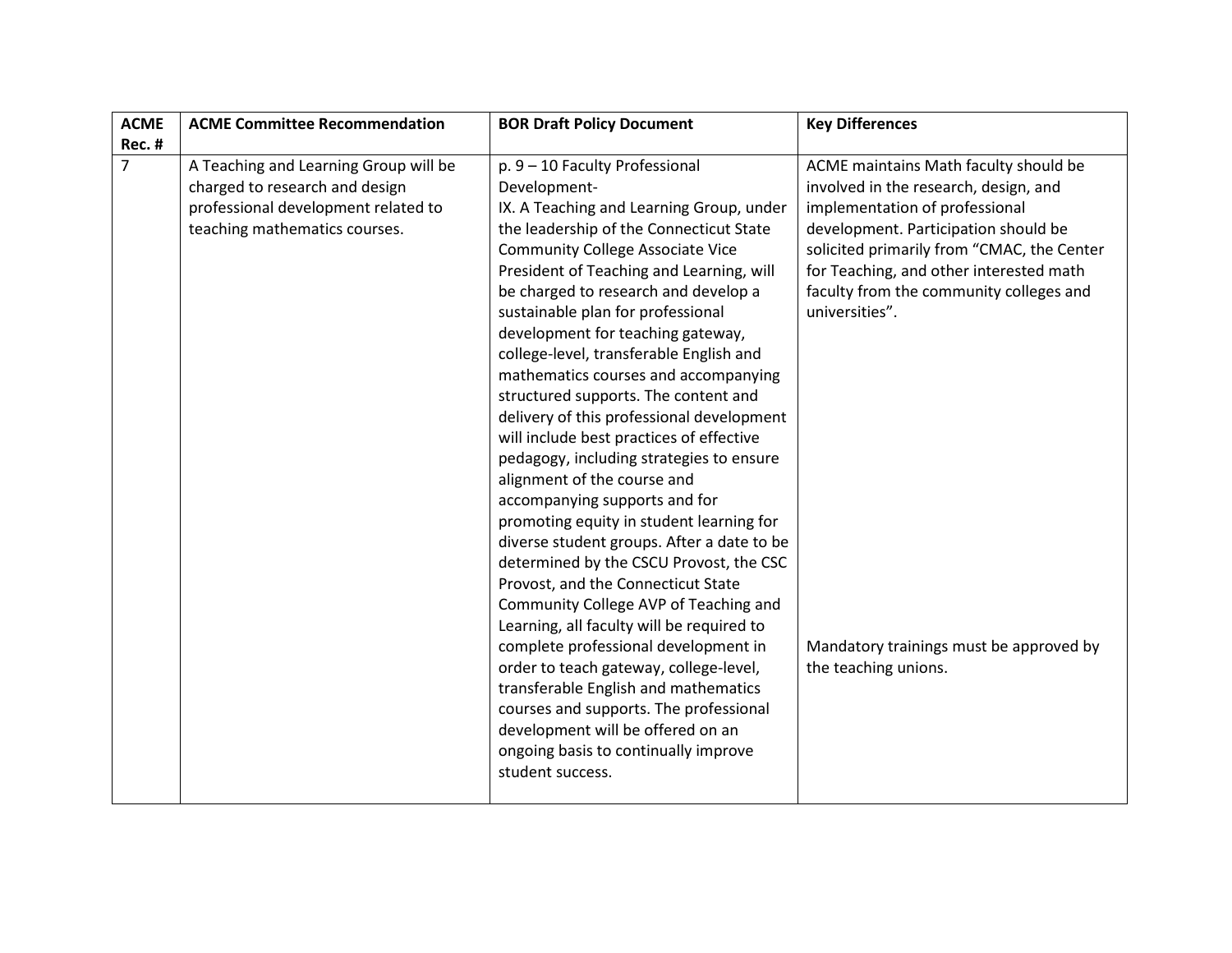| <b>ACME</b>   | <b>ACME Committee Recommendation</b>                                                                                                                                                                                                                              | <b>BOR Draft Policy Document</b>                                                                                                         | <b>Key Differences</b>                                                                                                                                                                                                                                                               |
|---------------|-------------------------------------------------------------------------------------------------------------------------------------------------------------------------------------------------------------------------------------------------------------------|------------------------------------------------------------------------------------------------------------------------------------------|--------------------------------------------------------------------------------------------------------------------------------------------------------------------------------------------------------------------------------------------------------------------------------------|
| <b>Rec. #</b> |                                                                                                                                                                                                                                                                   |                                                                                                                                          |                                                                                                                                                                                                                                                                                      |
| 8             | Revenue sources need to be identified<br>and allocated for the research, design,<br>and implementation of a long-term<br>professional development plan for<br>teaching mathematics courses. This<br>program will be at no cost to the faculty<br>who participate. | Not addressed by BOR<br>Policy                                                                                                           | ACME maintains, a group of compensated<br>instructional leaders will agree to research<br>and propose a request for funding.<br>System office will review the request and<br>research existing and new sources of<br>funding.                                                        |
|               |                                                                                                                                                                                                                                                                   |                                                                                                                                          | The cost of successful implementation of co-<br>requisite and math pathway designs are<br>significant. Resources not further<br>administrative structures and costs need to<br>be identified. Furthermore, ACME rejects<br>the proposal for administrative oversight on<br>pg 8. IV. |
| 9             | Implement a system-wide program of<br>long-term professional development to<br>disseminate research-based best<br>practices of teaching mathematics<br>courses for faculty, including adjuncts.                                                                   | See #7 above.<br>p. 10<br>The professional development will be<br>offered on an ongoing basis to<br>continually improve student success. | See #7 above<br>Agreement                                                                                                                                                                                                                                                            |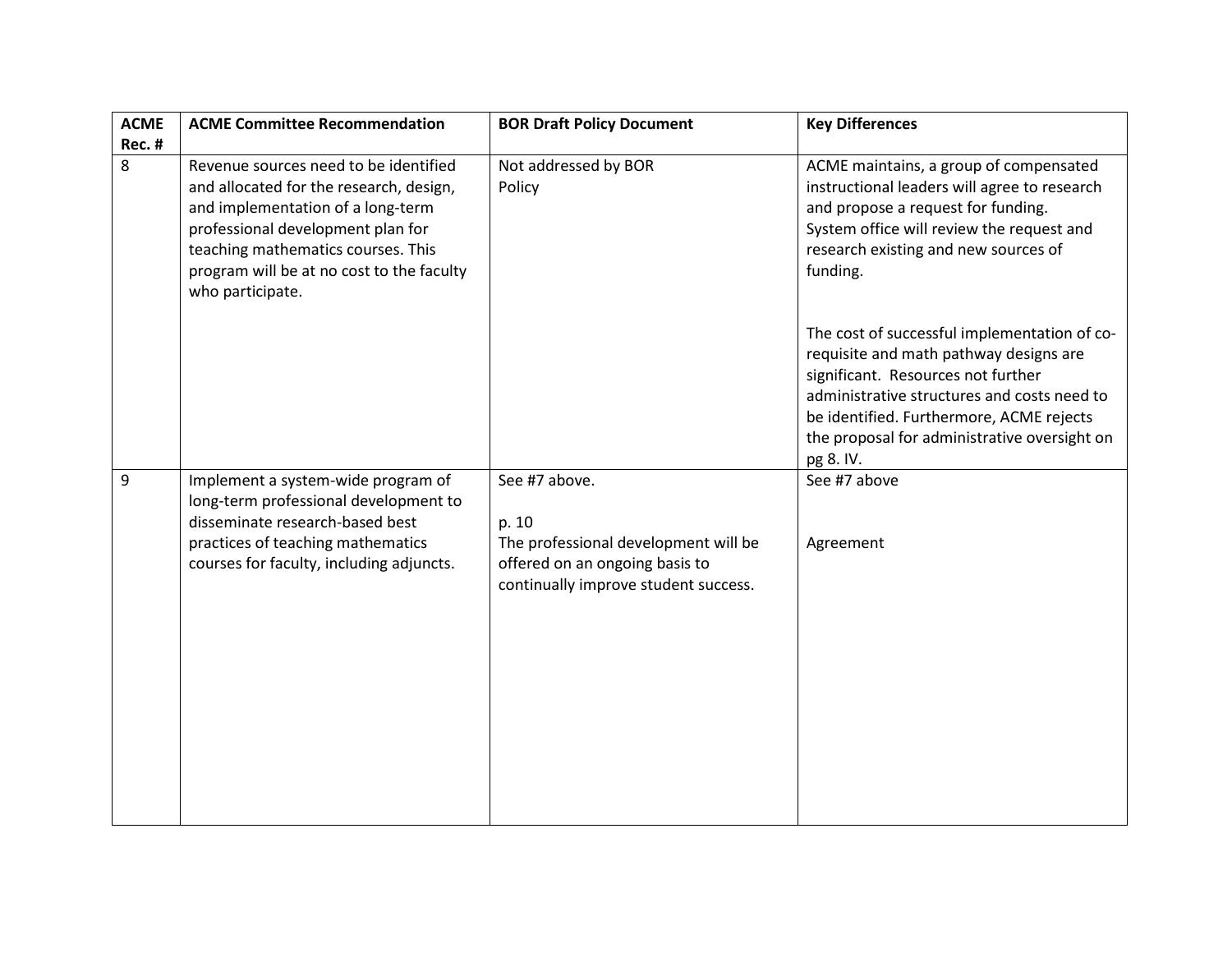| <b>ACME</b><br><b>Rec. #</b> | <b>ACME Committee Recommendation</b>                                                                                                                                                                                                                                            | <b>BOR Draft Policy Document</b>                                                                                                                                                                                                                                                                                                                                                                                                                                                                                                                                                                                                                                                                                                                        | <b>Key Differences</b>                                                                                                                                                                                                                                                                                                                                                                                                                                                                                                                                           |
|------------------------------|---------------------------------------------------------------------------------------------------------------------------------------------------------------------------------------------------------------------------------------------------------------------------------|---------------------------------------------------------------------------------------------------------------------------------------------------------------------------------------------------------------------------------------------------------------------------------------------------------------------------------------------------------------------------------------------------------------------------------------------------------------------------------------------------------------------------------------------------------------------------------------------------------------------------------------------------------------------------------------------------------------------------------------------------------|------------------------------------------------------------------------------------------------------------------------------------------------------------------------------------------------------------------------------------------------------------------------------------------------------------------------------------------------------------------------------------------------------------------------------------------------------------------------------------------------------------------------------------------------------------------|
| 10                           | Form a Math Pathways Group, as a<br>subcommittee of CMAC, to review the<br>outcomes for all math courses bearing<br>common numbers and perform all action<br>items related to curriculum design and<br>redesign, placement, and alignment of<br>math pathways learning outcomes | p. 10 - 11<br>C. The CSCU Provost and the Connecticut<br>State Community College Provost, along<br>with their designees and in consultation<br>with CMAC, will form a team of experts<br>for each mathematics pathway. Each<br>team will be charged with designing and<br>maintaining a single statewide<br>community college gateway, college-<br>level, transferable mathematics pathway<br>course with supports to promote student<br>success. The CSCU Provost, the<br><b>Connecticut State Community College</b><br>Provost, and Associate Vice President of<br>Teaching and Learning, along with their<br>designees and in consultation with<br>CMAC, will develop and implement a plan<br>to provide professional development to<br>these teams. | Curriculum is in the purview of faculty.<br>ACME maintains that CMAC be charged<br>to lead and recruit for the Math Pathways<br>Group.<br>This charge will require a significant<br>undertaking by faculty. Funds must be<br>allocated for the time faculty will be<br>required to commit to achieve these goals in<br>the timeline allotted especially given the<br>proposed contractual changes to faculty<br>workload.<br>Furthermore, ACME rejects the proposal and<br>associated costs for administrative oversight<br>as stated on p. 8, IV of the policy. |
|                              |                                                                                                                                                                                                                                                                                 | p. 13<br>The aforementioned teams of experts<br>charged by the CSCU Provost and the<br><b>Connecticut State Community College</b><br>Provost, along with their designees, will<br>be responsible for the design and<br>maintenance of structured supports as<br>well as recommending student<br>placement in those structured supports.                                                                                                                                                                                                                                                                                                                                                                                                                 | To reiterate, these teams must be driven by<br>CMAC members and other mathematics<br>faculty.<br>Mathematics faculty do not support the<br>unilateral removal of stand-alone<br>developmental or transitional programs.                                                                                                                                                                                                                                                                                                                                          |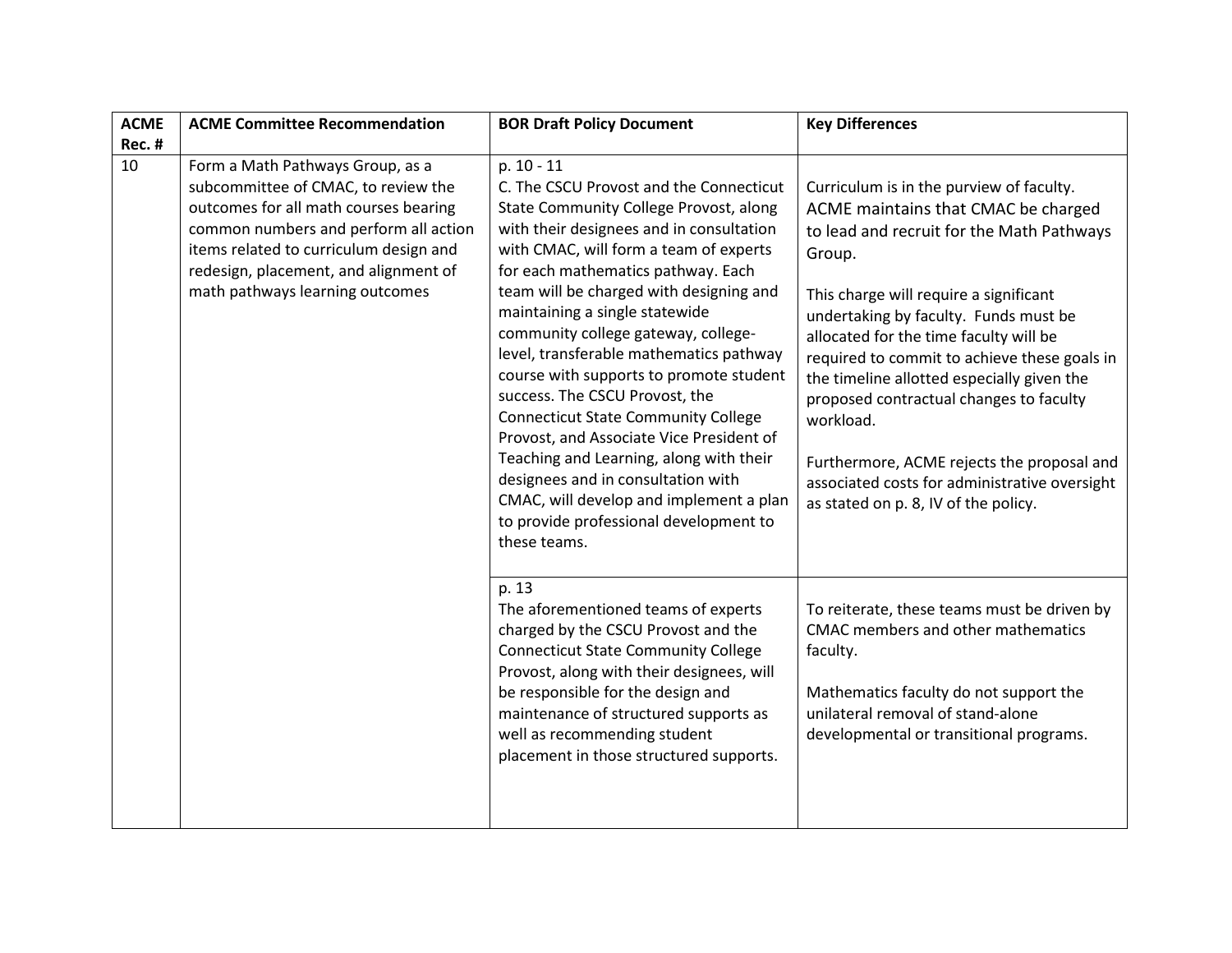| <b>ACME</b><br><b>Rec. #</b> | <b>ACME Committee Recommendation</b>                                                                                                                         | <b>BOR Draft Policy Document</b>                                                                                                                                                                                                                                                                                                                                                                                                                                                                                                                                                                                                                                                          | <b>Key Differences</b>                                                                                                                                                                                                                                                                                                                                     |
|------------------------------|--------------------------------------------------------------------------------------------------------------------------------------------------------------|-------------------------------------------------------------------------------------------------------------------------------------------------------------------------------------------------------------------------------------------------------------------------------------------------------------------------------------------------------------------------------------------------------------------------------------------------------------------------------------------------------------------------------------------------------------------------------------------------------------------------------------------------------------------------------------------|------------------------------------------------------------------------------------------------------------------------------------------------------------------------------------------------------------------------------------------------------------------------------------------------------------------------------------------------------------|
| 11                           | To ensure students complete the<br>appropriate mathematics course, CSCU<br>stakeholders should develop transferable<br>mathematics pathways aligned to their | p. 1<br>Mathematics courses are aligned to<br>academic and career requirements                                                                                                                                                                                                                                                                                                                                                                                                                                                                                                                                                                                                            | Agreement                                                                                                                                                                                                                                                                                                                                                  |
| area of study.               |                                                                                                                                                              | p. 8<br>Increases in completion of first-year,<br>college-level mathematics courses are<br>linked both to a model that pairs college-<br>level courses with support and to the<br>implementation of mathematics<br>pathways - requiring students to<br>complete mathematics courses that are<br>appropriate for their programs of study.                                                                                                                                                                                                                                                                                                                                                  | Agreement                                                                                                                                                                                                                                                                                                                                                  |
|                              |                                                                                                                                                              | p. 10<br>A. By default, the first mathematics<br>course a community college student will<br>take will be a gateway, college-level,<br>transferable course aligned with the<br>student's area of program of study, and<br>therefore aligned to the student's<br>academic and career goals. Mathematics<br>faculty across the college, primarily<br>managed by CMAC in consultation with<br>faculty from disciplines in each of the<br><b>Connecticut State Community College</b><br>Areas of Study, will determine the<br>number and types of pathway math<br>courses available, subject to the final<br>approval of the college president under<br>the authority of the Board of Regents. | Agreement, acknowledging that a small sub-<br>set of students may require a stand-alone<br>option that is not college-level<br>There are likely to be developed pathway<br>courses for programs such as Culinary Art,<br>Railroad, and/or Automotive which would<br>not satisfy the General Education<br>requirements at any baccalaureate<br>institution. |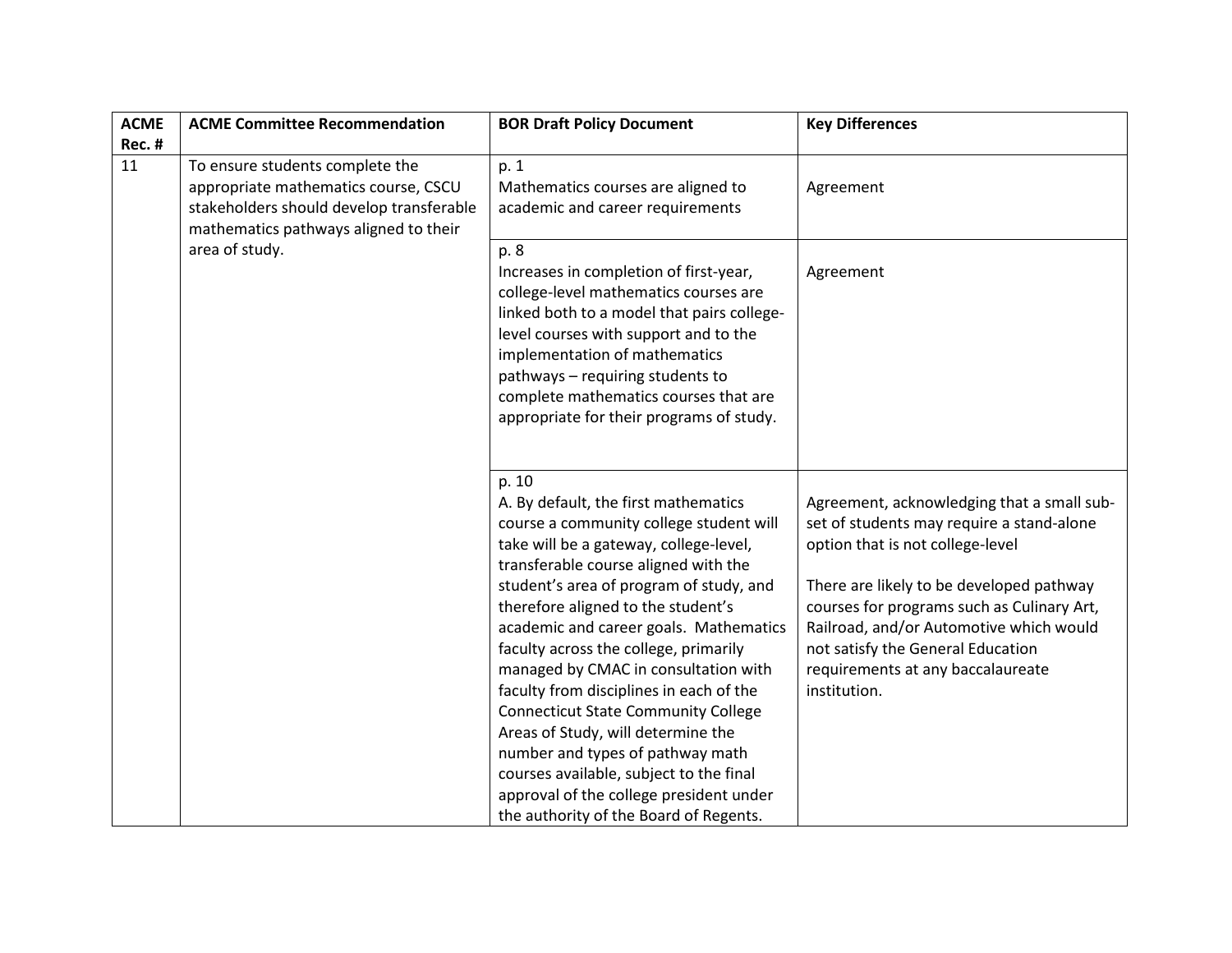| <b>ACME</b> | <b>ACME Committee Recommendation</b>                                                                                                                                           | <b>BOR Draft Policy Document</b>                                                                                                                                                                                                                                                                                                                                                                                                         | <b>Key Differences</b>                                                                    |
|-------------|--------------------------------------------------------------------------------------------------------------------------------------------------------------------------------|------------------------------------------------------------------------------------------------------------------------------------------------------------------------------------------------------------------------------------------------------------------------------------------------------------------------------------------------------------------------------------------------------------------------------------------|-------------------------------------------------------------------------------------------|
| Rec. #      |                                                                                                                                                                                |                                                                                                                                                                                                                                                                                                                                                                                                                                          |                                                                                           |
| 11          | To ensure students complete the<br>appropriate mathematics course, CSCU<br>stakeholders should develop transferable<br>mathematics pathways aligned to their<br>area of study. | p. 10<br>The CSCU Provost and the Connecticut<br>State Community College Provost, along<br>with their designees and I consultation<br>with CMAC, will form a team of experts<br>for each mathematics pathway. Each<br>team will be charged with designing and<br>maintaining a single statewide<br>community college gateway, college-<br>level, transferable mathematics pathway<br>course with supports to promote student<br>success. | ACME maintains that CMAC be charged to<br>lead and recruit for the Math Pathways<br>Group |
|             |                                                                                                                                                                                |                                                                                                                                                                                                                                                                                                                                                                                                                                          |                                                                                           |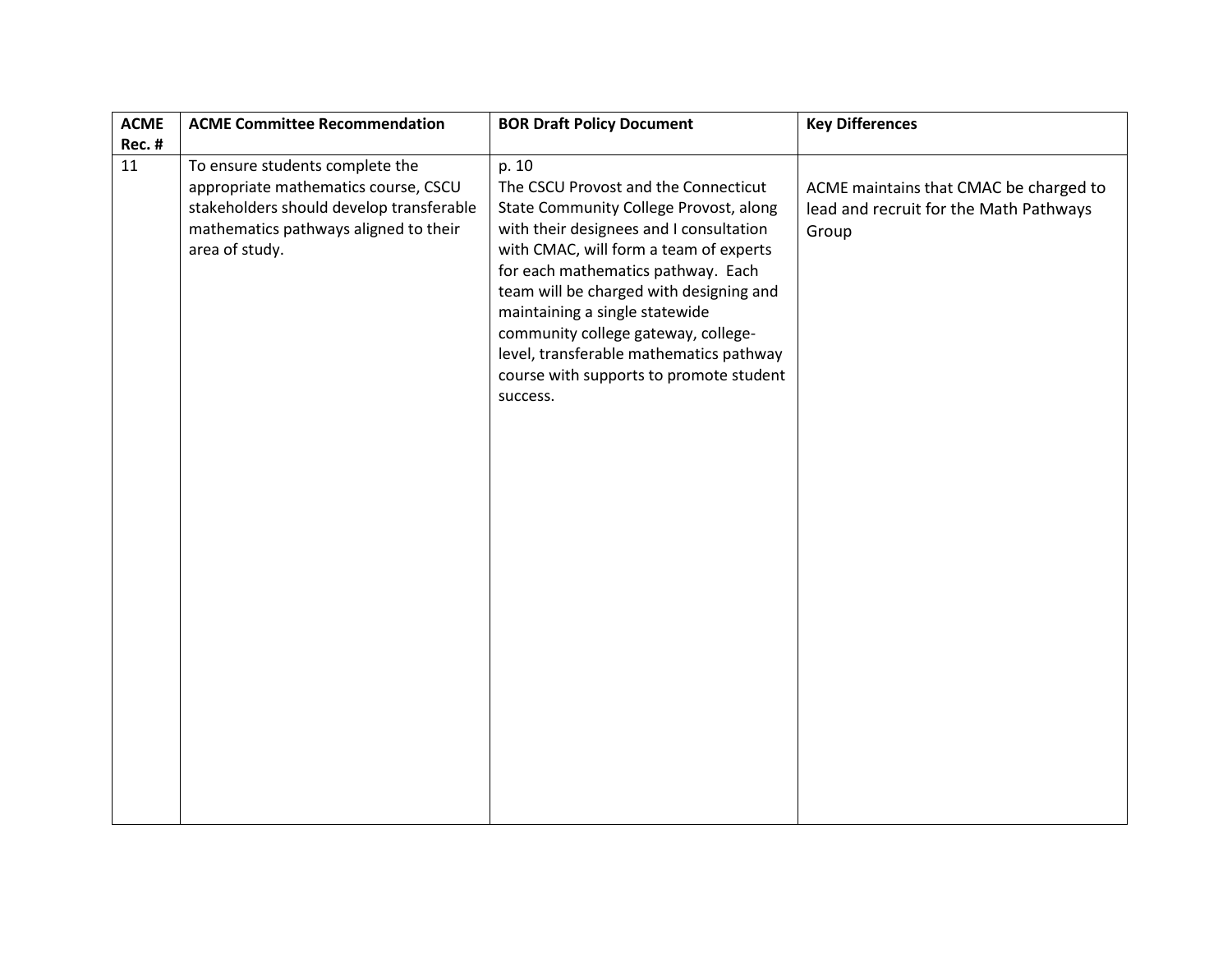| <b>ACME</b>   | <b>ACME Committee Recommendation</b>                                                                                                   | <b>BOR Draft Policy Document</b>                                                                                                                                                                                                                                                                                                                                                                                                                                                                                                                                                                                                                                                                                 | <b>Key Differences</b>                                                                                                                                                                                                              |
|---------------|----------------------------------------------------------------------------------------------------------------------------------------|------------------------------------------------------------------------------------------------------------------------------------------------------------------------------------------------------------------------------------------------------------------------------------------------------------------------------------------------------------------------------------------------------------------------------------------------------------------------------------------------------------------------------------------------------------------------------------------------------------------------------------------------------------------------------------------------------------------|-------------------------------------------------------------------------------------------------------------------------------------------------------------------------------------------------------------------------------------|
| <b>Rec. #</b> |                                                                                                                                        |                                                                                                                                                                                                                                                                                                                                                                                                                                                                                                                                                                                                                                                                                                                  |                                                                                                                                                                                                                                     |
| 12            | Develop and implement co-requisite<br>courses to support students who do not<br>place directly into gateway or<br>transferable courses | p. 1<br>Corequisite rather than Prerequisite<br>Delivery of Support<br>All students are enrolled directly<br>in college-level English and<br>mathematics with supports to<br>maximize success as needed<br>Elimination of prerequisite<br>developmental sequences                                                                                                                                                                                                                                                                                                                                                                                                                                                | ACME recommends co-requisites for the<br>vast majority of students, but not all. Some<br>students with identified needs will require<br>targeted pre-requisite courses.                                                             |
|               |                                                                                                                                        | p. 8<br>Research shows that traditional<br>prerequisite courses hinder students'<br>progress and raise, rather than lower,<br>barriers to gateway, college-level,<br>transferable course completion.<br>Therefore, increasing numbers of<br>institutions are transitioning from a<br>prerequisite paradigm of remediation to<br>a default approach of placing students<br>directly into credit-bearing courses with<br>enhanced and integrated support.<br>Research also shows that for all student<br>cohorts, a higher percentage of students'<br>complete gateway, college-level,<br>transferable mathematics and English<br>with an additional support design than<br>with a sequenced developmental design. | The research indicates for all demographic<br>cohorts, not all placement level cohorts.<br>There will continue to exist a small<br>percentage of students who will best be<br>served by a targeted pre-requisite<br>course/program. |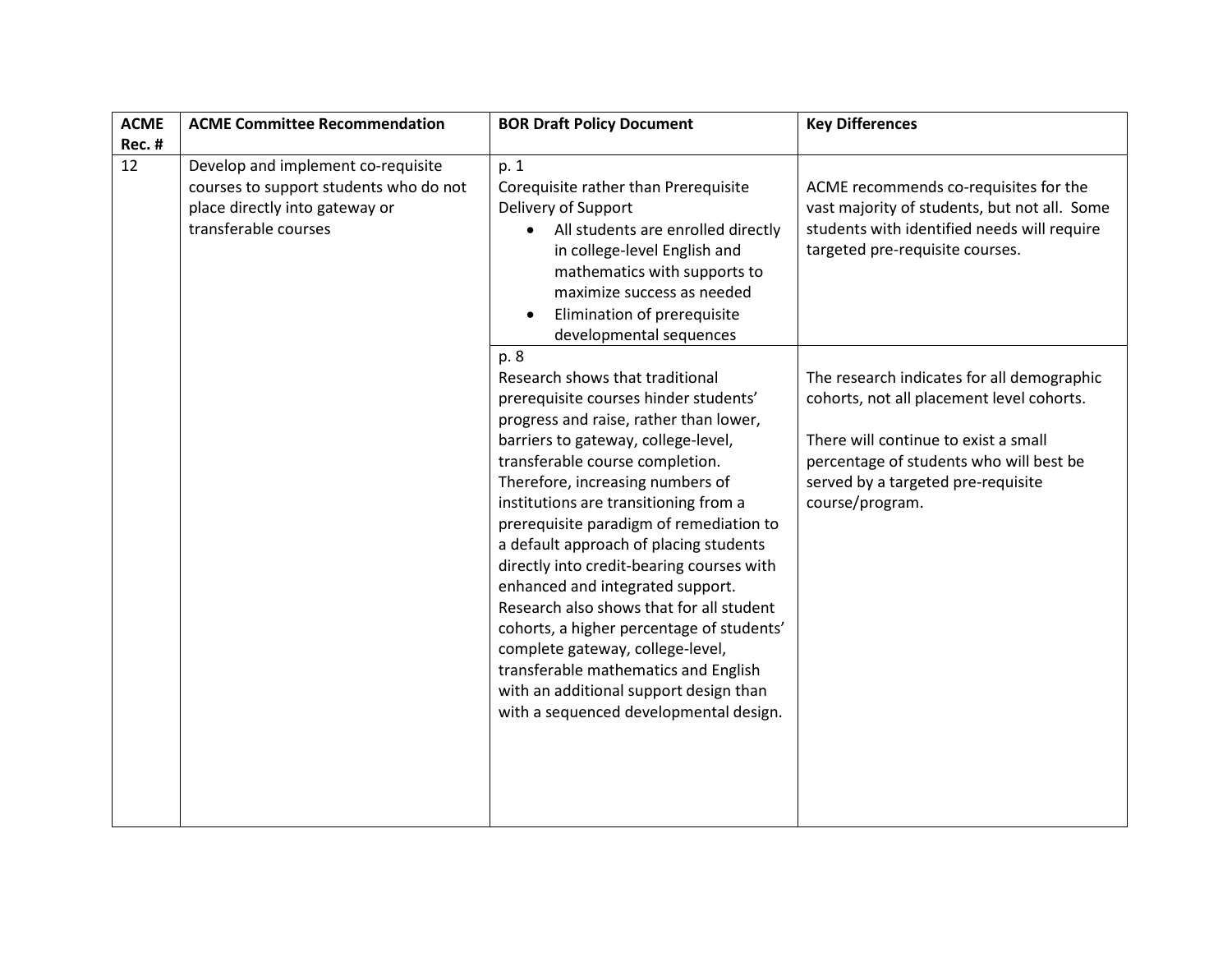| <b>ACME</b>   | <b>ACME Committee Recommendation</b>                                                                                                   | <b>BOR Draft Policy Document</b>                                                                                                                                                                                                                                                                                                      | <b>Key Differences</b>                                                                                                                                                                     |
|---------------|----------------------------------------------------------------------------------------------------------------------------------------|---------------------------------------------------------------------------------------------------------------------------------------------------------------------------------------------------------------------------------------------------------------------------------------------------------------------------------------|--------------------------------------------------------------------------------------------------------------------------------------------------------------------------------------------|
| <b>Rec. #</b> |                                                                                                                                        |                                                                                                                                                                                                                                                                                                                                       |                                                                                                                                                                                            |
| 12            | Develop and implement co-requisite<br>courses to support students who do not<br>place directly into gateway or<br>transferable courses | p. 9<br>Structured supports must be provided<br>concurrently with the gateway, college-<br>level, transferable course rather than<br>prior to enrollment in the gateway,<br>college-level, transferable course.                                                                                                                       | Levels of support were not considered by<br>ACME. Rather ACME recognized there<br>would continue to be students who would<br>be best served by a targeted pre-requisite<br>course/program. |
|               |                                                                                                                                        | p. 11<br>The number of additional contact hours<br>for structured support may be<br>differentiated by student need based<br>upon the placement procedure described<br>below in section XII, but may not exceed<br>three (3) hours. Each discipline team will<br>determine the number of differentiated<br>levels of support to offer. | Agreement, but placement process<br>addressed in #13                                                                                                                                       |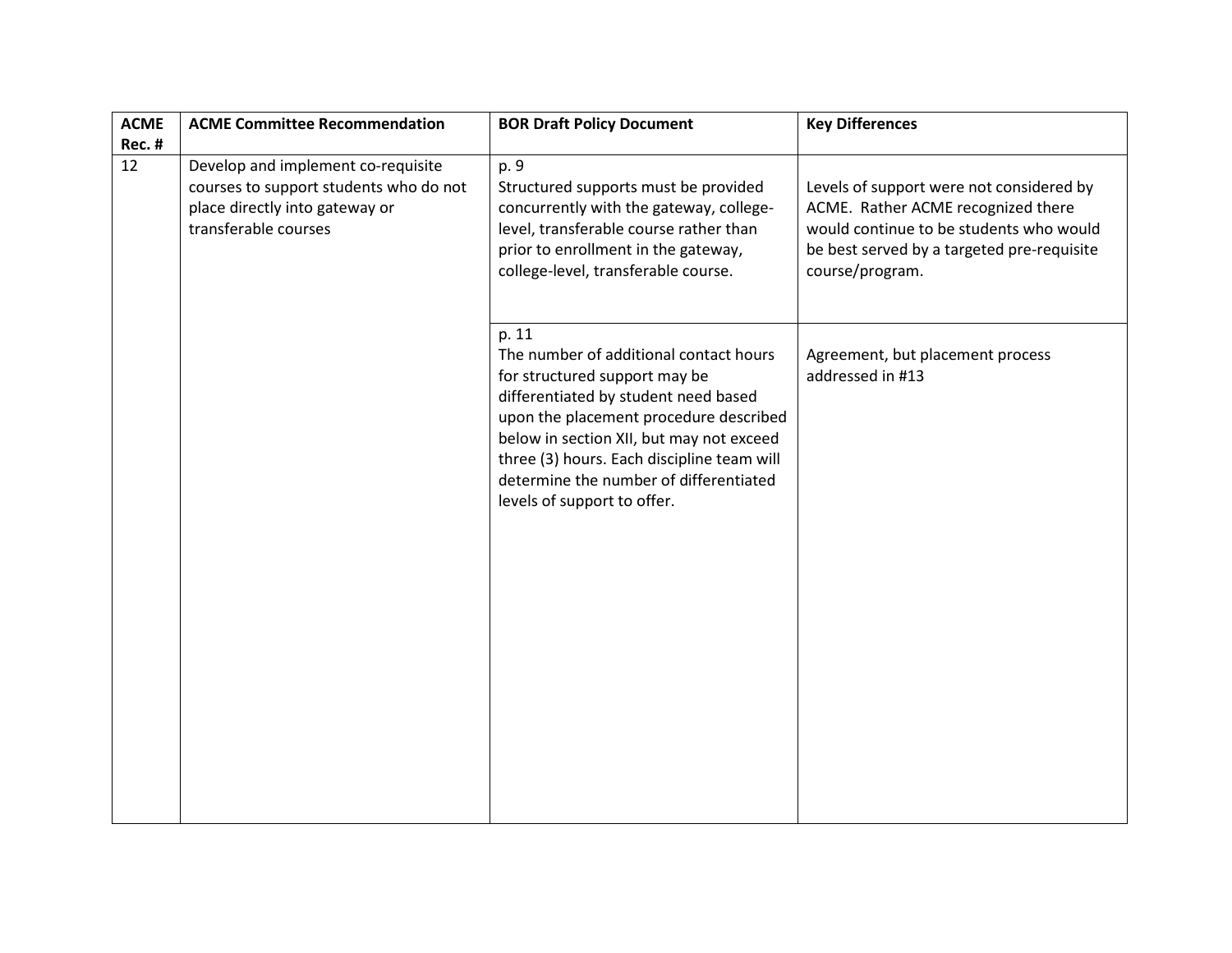| <b>ACME</b>   | <b>ACME Committee Recommendation</b>                                                                                                                                                                                                                                                                                               | <b>BOR Draft Policy Document</b>                                                                                                                                                                                                                                                                                                      | <b>Key Differences</b>                                                                                                                                                                                                                                                                                                                                                          |
|---------------|------------------------------------------------------------------------------------------------------------------------------------------------------------------------------------------------------------------------------------------------------------------------------------------------------------------------------------|---------------------------------------------------------------------------------------------------------------------------------------------------------------------------------------------------------------------------------------------------------------------------------------------------------------------------------------|---------------------------------------------------------------------------------------------------------------------------------------------------------------------------------------------------------------------------------------------------------------------------------------------------------------------------------------------------------------------------------|
| <b>Rec. #</b> |                                                                                                                                                                                                                                                                                                                                    |                                                                                                                                                                                                                                                                                                                                       |                                                                                                                                                                                                                                                                                                                                                                                 |
| 13a           | Student placement into gateway and<br>transferable mathematics courses will be<br>based on multiple measures that predict<br>success in those courses. Beginning with<br>high school GPA, other measures will<br>include, but are not limited to:<br>SAT/ACT/GED, HS mathematics course<br>grades, math challenge exams, placement | p. 1<br>Placement Based on High School GPA:<br>Placement into levels of support<br>for each student will be<br>determined primarily by high<br>school Grade Point Average<br>(GPA)                                                                                                                                                    | ACME maintains that multiple measures<br>should always be utilized. ACME agrees with<br>many local math department responses.<br>The policy draft misstates the research of<br>using HS GPA only for placement.                                                                                                                                                                 |
|               | tests, and non-cognitive measures.<br>Placement into co-requisite courses<br>aligned to the student's area of study will<br>be the default for the vast majority of<br>students who do not place directly into<br>gateway or transferable college-level<br>courses.                                                                | Students may opt to self-report<br>their high school GPA. Students<br>may also elect to provide an<br>official record of their high school<br><b>GPA</b><br>Multiple measures may<br>supplement GPA, but only to<br>place a student into a higher-<br>level course in the case of<br>mathematics or to reduce the<br>level of support | Agreement<br>ACME recommends that multiple measures<br>should always be utilized. A team, including<br>representatives from the Test<br>Administrators Council, math faculty, the<br>Math Pathways Group, advisors, and<br>Institutional Research personnel, should<br>be the ones to develop the multiple<br>measures placement system which will be<br>periodically assessed. |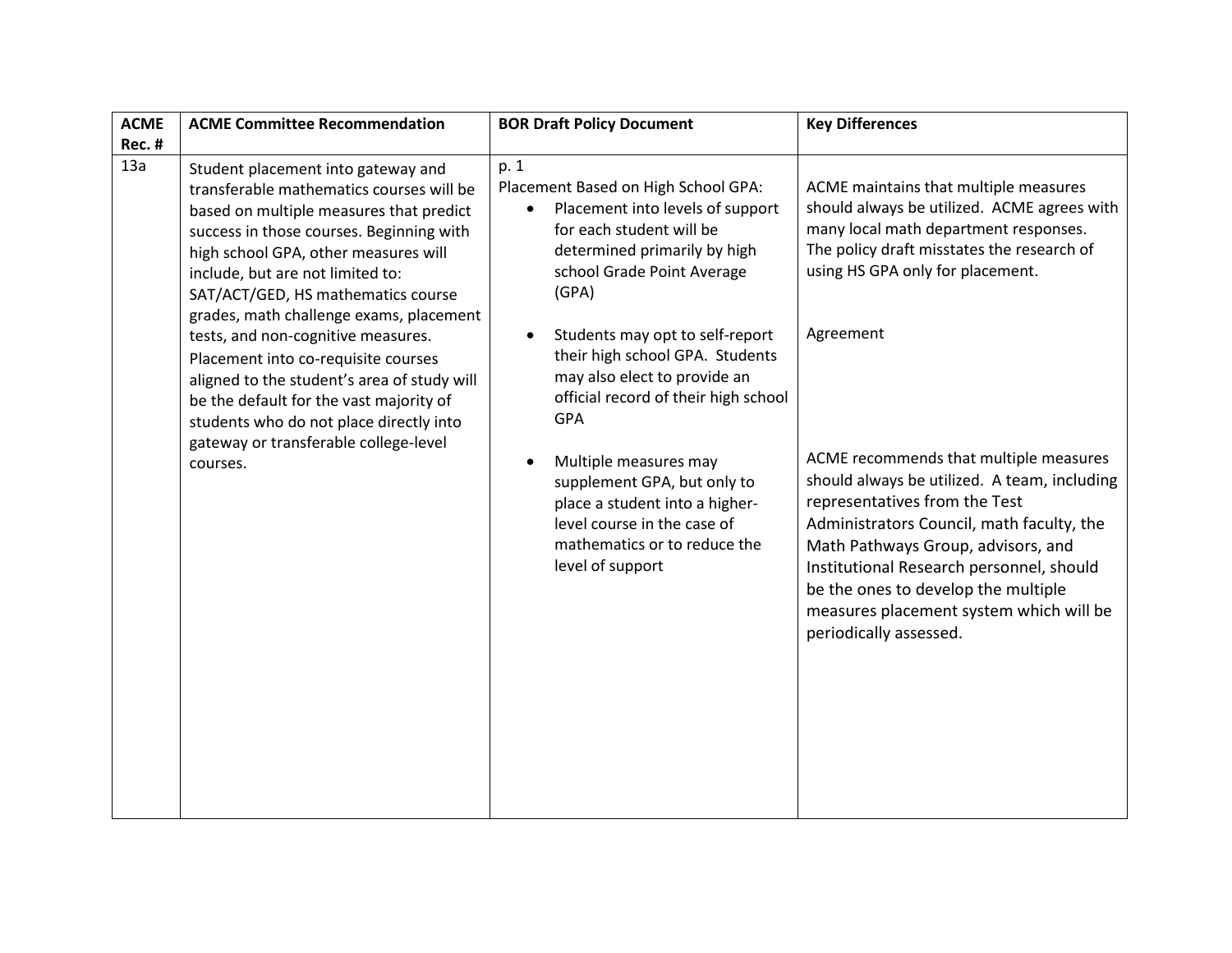| <b>ACME</b>   | <b>ACME Committee Recommendation</b>                                                                                                                                                                                                                                                                                                                                                                                                                                                                                                                                                                      | <b>BOR Draft Policy Document</b>                                                                                                                                                                                                                                                       | <b>Key Differences</b>                                                                                                                                                                                                                                                                                                                                                                                       |
|---------------|-----------------------------------------------------------------------------------------------------------------------------------------------------------------------------------------------------------------------------------------------------------------------------------------------------------------------------------------------------------------------------------------------------------------------------------------------------------------------------------------------------------------------------------------------------------------------------------------------------------|----------------------------------------------------------------------------------------------------------------------------------------------------------------------------------------------------------------------------------------------------------------------------------------|--------------------------------------------------------------------------------------------------------------------------------------------------------------------------------------------------------------------------------------------------------------------------------------------------------------------------------------------------------------------------------------------------------------|
| <b>Rec. #</b> |                                                                                                                                                                                                                                                                                                                                                                                                                                                                                                                                                                                                           |                                                                                                                                                                                                                                                                                        |                                                                                                                                                                                                                                                                                                                                                                                                              |
| 13a           | Student placement into gateway and<br>transferable mathematics courses will be<br>based on multiple measures that predict<br>success in those courses. Beginning with<br>high school GPA, other measures will<br>include, but are not limited to:<br>SAT/ACT/GED, HS mathematics course<br>grades, math challenge exams, placement<br>tests, and non-cognitive measures.<br>Placement into co-requisite courses<br>aligned to the student's area of study will<br>be the default for the vast majority of<br>students who do not place directly into<br>gateway or transferable college-level<br>courses. | p. 12<br>All degree-seeking students will be placed<br>by default into gateway, college-level,<br>transferable English and mathematics<br>courses, namely English 101 and the<br>appropriate pathway mathematics course<br>for their program or area of study.                         | ACME recommends that multiple measures<br>should always be utilized. ACME<br>recommends co-requisites or gateway<br>placement for the vast majority of students,<br>but not all. There are likely to be developed<br>pathway courses for programs such as<br>Culinary Art, Railroad, and/or Automotive<br>which would not satisfy the General<br>Education requirements at any<br>baccalaureate institution. |
|               |                                                                                                                                                                                                                                                                                                                                                                                                                                                                                                                                                                                                           | p. 12<br>Placement into fewer supports or out of<br>supports entirely will be determined<br>primarily by high school Grade Point<br>Average (GPA).                                                                                                                                     | ACME maintains that multiple measures<br>should always be utilized. Further, ACME<br>requests access to research that support<br>placement into multiple levels of support<br>using GPA.                                                                                                                                                                                                                     |
|               |                                                                                                                                                                                                                                                                                                                                                                                                                                                                                                                                                                                                           | p. 13<br>Degree-seeking students whose high<br>school GPA is unavailable or older than<br>10 years will be placed into college-level,<br>transferable mathematics and English<br>courses with structured supports for their<br>pathway using a Guided Self-placement<br>(GSP) process. | ACME recommends that multiple measures<br>should always be utilized.                                                                                                                                                                                                                                                                                                                                         |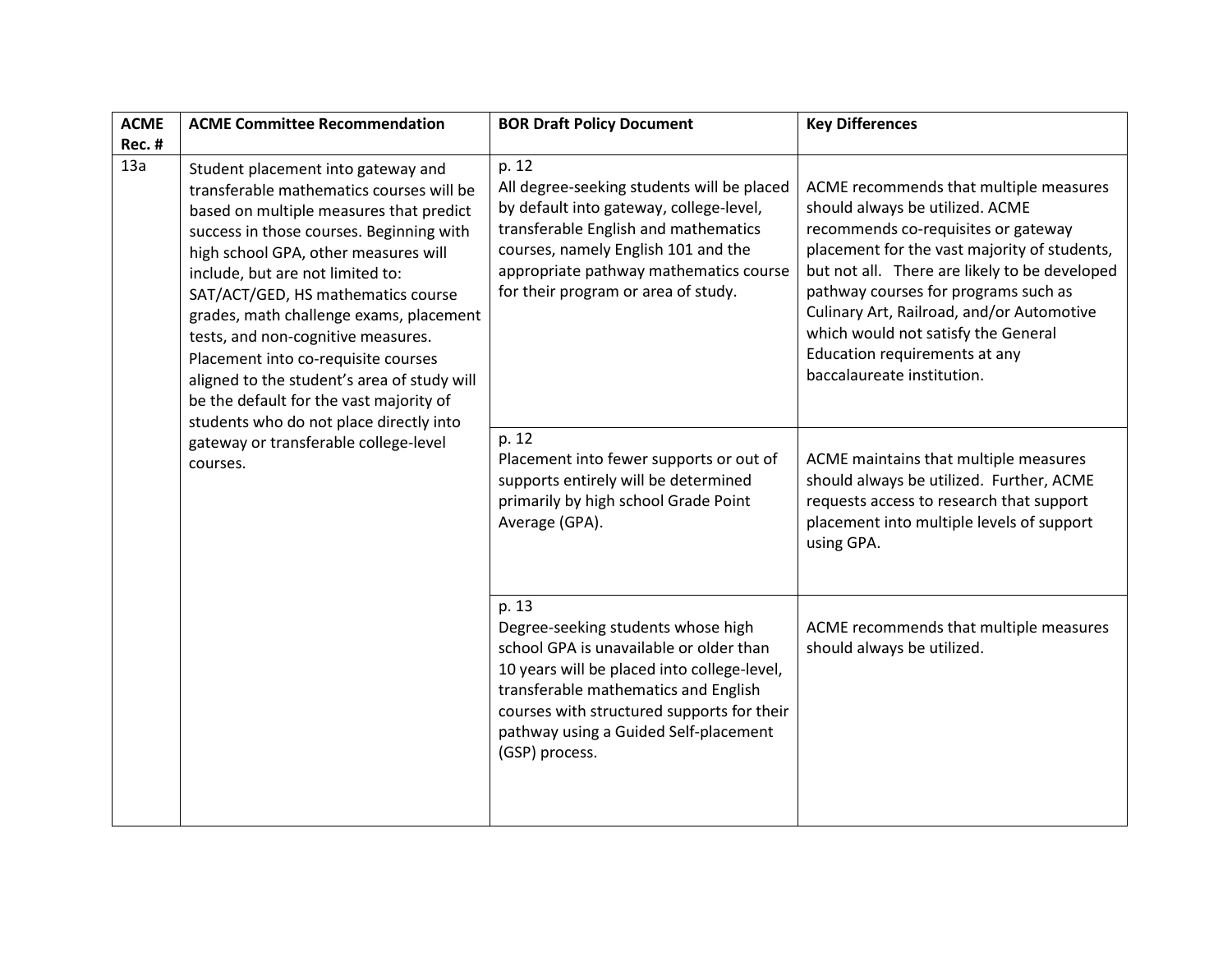| <b>ACME</b><br><b>Rec. #</b> | <b>ACME Committee Recommendation</b>                                                                                                                                                                                                                                                                                                                       | <b>BOR Draft Policy Document</b>                                                                                                                                                                                                                                                                                                                                                                                                                                                                                                                                                                                                                                                                                                                                                                                                                                     | <b>Key Differences</b>                                                                                                                                                                                               |
|------------------------------|------------------------------------------------------------------------------------------------------------------------------------------------------------------------------------------------------------------------------------------------------------------------------------------------------------------------------------------------------------|----------------------------------------------------------------------------------------------------------------------------------------------------------------------------------------------------------------------------------------------------------------------------------------------------------------------------------------------------------------------------------------------------------------------------------------------------------------------------------------------------------------------------------------------------------------------------------------------------------------------------------------------------------------------------------------------------------------------------------------------------------------------------------------------------------------------------------------------------------------------|----------------------------------------------------------------------------------------------------------------------------------------------------------------------------------------------------------------------|
| 13 <sub>b</sub>              | For a small number of students, co-<br>requisite courses may not be appropriate.<br>Multiple measures, including meeting<br>with discipline faculty and advisors, will<br>be used to determine which students are<br>unlikely to succeed in co-requisites.<br>Those students will be placed in either an<br>intensive course or a transitional<br>program. | p. 13<br>Some students who are placed into the<br>maximum level of supports as identified<br>in sections X.E and XI.E may be identified<br>as in need of further services to maximize<br>their ability to meet the outcomes for<br>course completion of the gateway,<br>college-level, transferable course. The<br>CSCU and Connecticut State Community<br>College Provosts will charge Transitional<br>Program Coordinators, in consultation<br>with CMAC, CCET, and the design teams<br>described earlier in this document (See<br>X.C and XI.C), to develop a protocol to<br>identify students with additional needs<br>and to design, maintain, and deliver<br>additional services to meet these needs.<br>These services will be delivered, in most<br>cases, concurrently with the gateway,<br>college-level, transferable course with<br>structured supports. | See #5<br>ACME maintains there will continue to exist<br>a small percentage of students who will best<br>be served by a targeted pre-requisite course<br>or transitional program designed by<br>mathematics faculty. |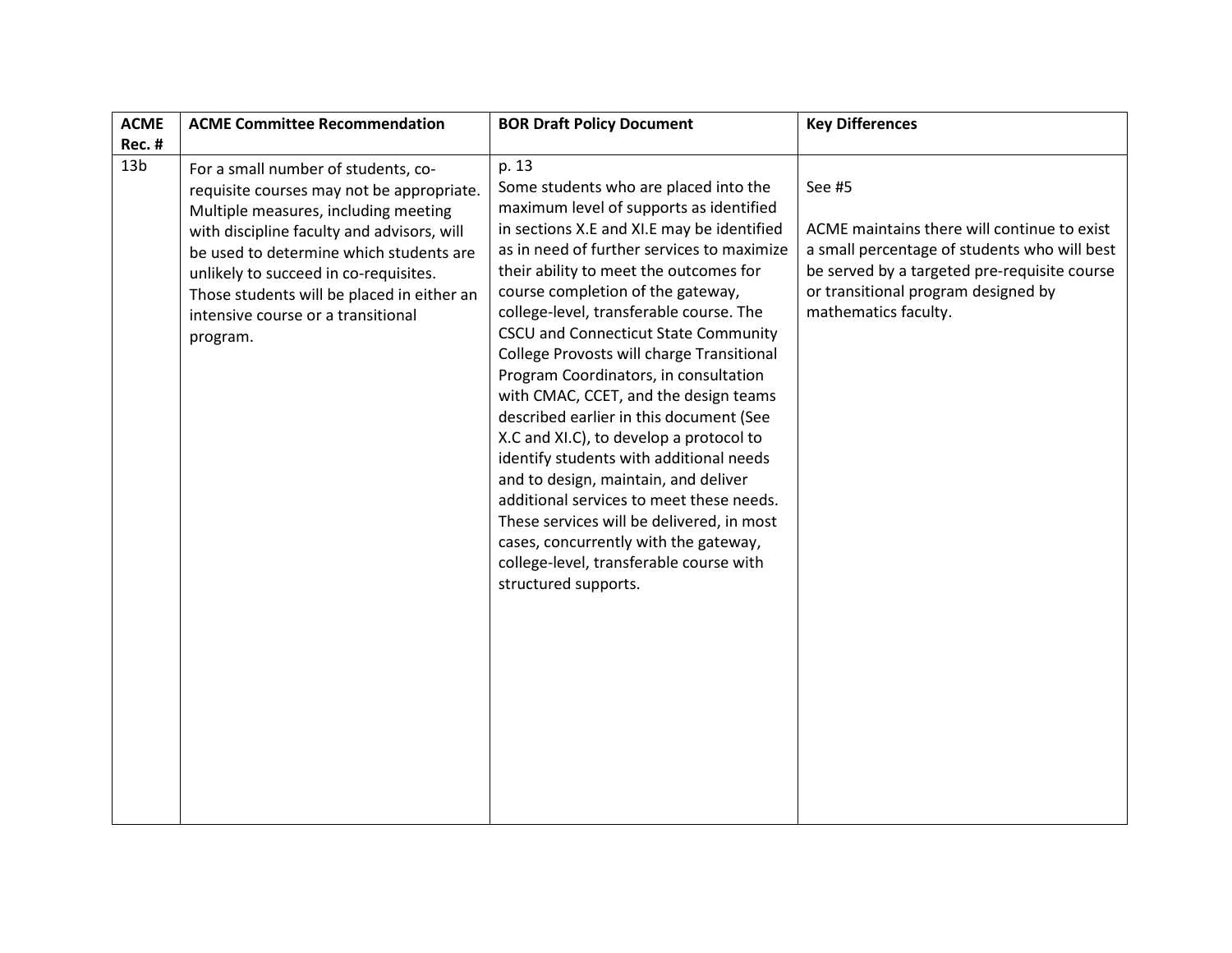| <b>ACME</b>   | <b>ACME Committee Recommendation</b>                                                                                                                                                                             | <b>BOR Draft Policy Document</b>                                                                                                                                                                                                                                                                                                                                                                                                                                                                                                                                                                                                                                                                                                                                                                                                                                                                                 | <b>Key Differences</b>                                                                                                                                                                                                                                                                                                                                                        |
|---------------|------------------------------------------------------------------------------------------------------------------------------------------------------------------------------------------------------------------|------------------------------------------------------------------------------------------------------------------------------------------------------------------------------------------------------------------------------------------------------------------------------------------------------------------------------------------------------------------------------------------------------------------------------------------------------------------------------------------------------------------------------------------------------------------------------------------------------------------------------------------------------------------------------------------------------------------------------------------------------------------------------------------------------------------------------------------------------------------------------------------------------------------|-------------------------------------------------------------------------------------------------------------------------------------------------------------------------------------------------------------------------------------------------------------------------------------------------------------------------------------------------------------------------------|
| <b>Rec. #</b> |                                                                                                                                                                                                                  |                                                                                                                                                                                                                                                                                                                                                                                                                                                                                                                                                                                                                                                                                                                                                                                                                                                                                                                  |                                                                                                                                                                                                                                                                                                                                                                               |
| 13c           | Students may place higher than a<br>gateway course based on multiple<br>measures starting with SAT/ACT scores<br>and/or HS course sequence and<br>mathematics GPA, placement tests, and<br>math challenge exams. | p. 13<br>Students may place directly into<br>advanced college-level, transferable<br>mathematics courses (e.g. Calculus)<br>based on high school GPA and/or<br>additional measures. Students may opt to<br>enroll in a course that is of a higher level<br>in a mathematics pathways sequence<br>than determined by the placement<br>measures, but only after completion of a<br>mathematics-specific GSP process, an<br>information session with their Guided<br>Pathways Advisor trained to support<br>student decision-making, and the<br>submission of a written waiver (signed<br>solely by the student) submitted to their<br>Guided Pathways Advisor.<br>Self-reported high school GPA<br>will be the primary measure used<br>to determine placement into<br>higher-level mathematics<br>courses. Multiple measures<br>described above may be used as<br>supplements to self-reported<br>high school GPA. | ACME recommends that multiple measures<br>should always be utilized.<br>ACME recommends that multiple measures<br>should always be utilized. Research<br>indicates that the combination of<br>cumulative GPA with specific indications of<br>progress in the high school curriculum, such<br>as course completion, is frequently useful<br>for predicting performance in math |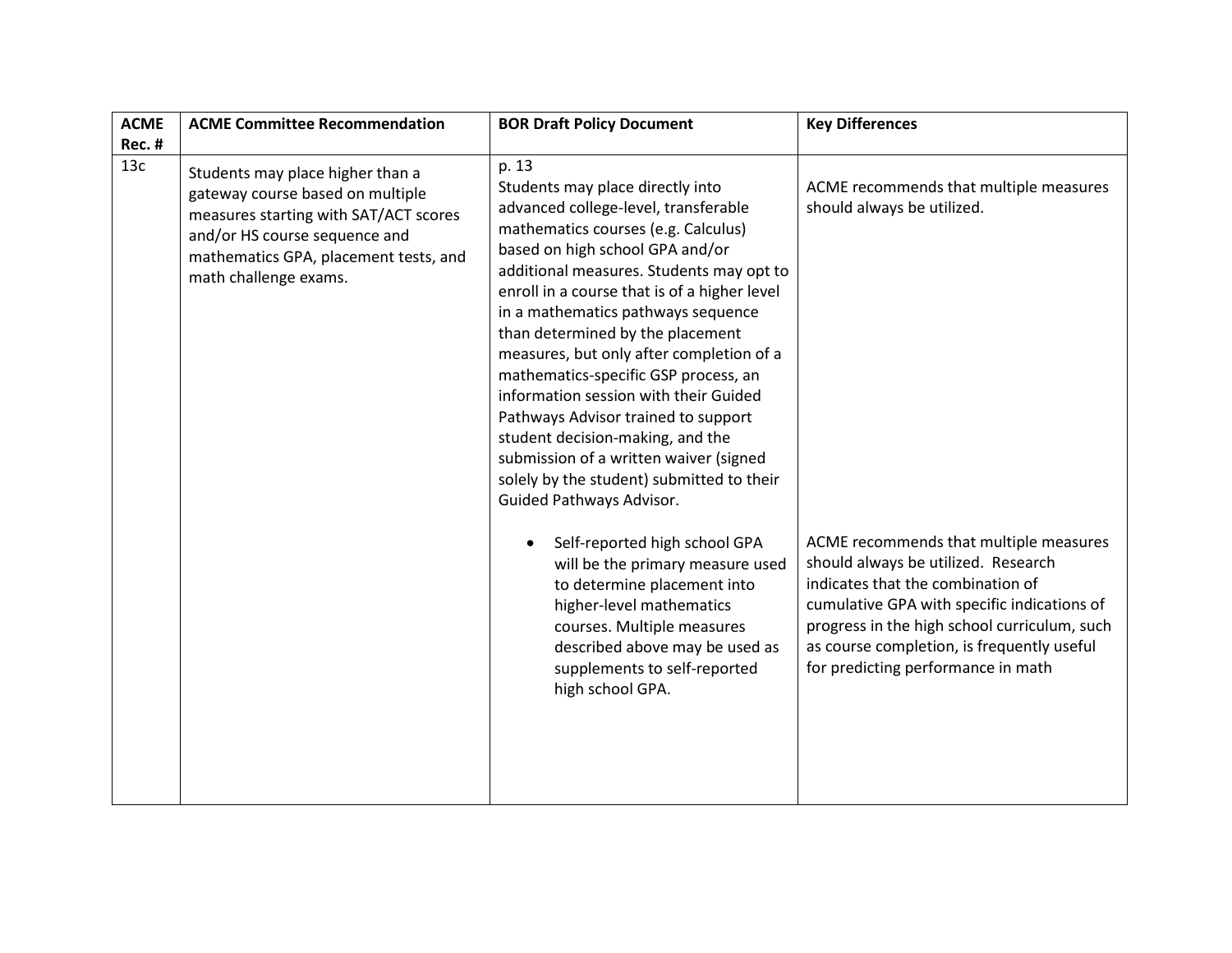| <b>ACME</b> | <b>ACME Committee Recommendation</b>                                                                                                         | <b>BOR Draft Policy Document</b>                                                                                                                                                                                                                                                                                                                                                                                                                                                                                            | <b>Key Differences</b> |
|-------------|----------------------------------------------------------------------------------------------------------------------------------------------|-----------------------------------------------------------------------------------------------------------------------------------------------------------------------------------------------------------------------------------------------------------------------------------------------------------------------------------------------------------------------------------------------------------------------------------------------------------------------------------------------------------------------------|------------------------|
| Rec. #      |                                                                                                                                              |                                                                                                                                                                                                                                                                                                                                                                                                                                                                                                                             |                        |
| 14          | CSCU stakeholders will work with K12<br>stakeholders to improve alignment<br>between K12 and postsecondary<br>expectations and requirements. | It is incumbent on both CSCU institutions<br>and CT secondary districts to work<br>collaboratively to make sure that high<br>schools' programs of study align with<br>college-entrance expectations. Secondary<br>and post-secondary school curricula must<br>be aligned for a seamless transition from<br>high school to college.<br>Once in place, the high school and post-<br>secondary curricula must be reviewed<br>periodically by an appropriate body (to<br>be determined) to ensure fidelity of the<br>alignment. | Agreement              |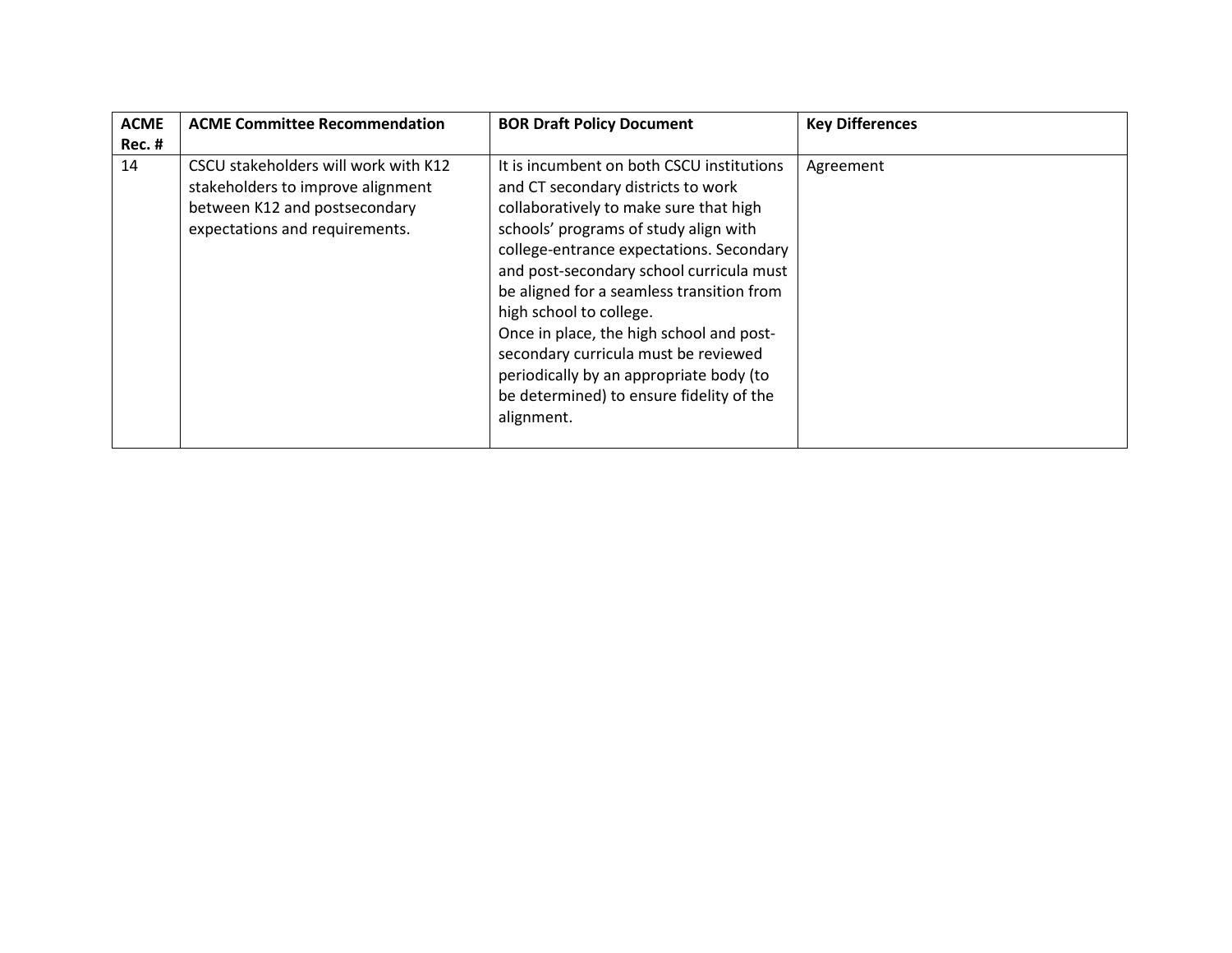This table includes policy components that did not fit logically into the table above. In addition, some key policy components were summarized. No attempt has been made to examine policy points that are specific to English or ESL courses.

| <b>Additional Policy Components</b>                                  | Differences Between ACME Committee Recommendations and BOR                 |
|----------------------------------------------------------------------|----------------------------------------------------------------------------|
|                                                                      | <b>Policy Draft</b>                                                        |
| Definition of math pathway                                           | ACME Committee - includes both STEM and non-STEM math pathways             |
| Definition of gateway course                                         | ACME Committee - Refers to the lowest course that either satisfies         |
|                                                                      | General Education Math competencies at Connecticut state                   |
|                                                                      | baccalaureate institutions, or for terminal associate programs, satisfies  |
|                                                                      | the graduation requirements at the associate level. It should also be      |
|                                                                      | noted that ACME defines co-requisite courses as developmental.             |
| To ensure students complete the appropriate mathematics course,      | No key differences but it should be noted that ACME group considers        |
| CSCU stakeholders will develop transferable mathematics              | STEM a math pathway.                                                       |
| pathways aligned to their area of study                              |                                                                            |
| All mathematics pathways courses will be three (3) credits, with     | It was not stated, but the ACME Committee upholds that most courses in     |
| exceptions                                                           | the STEM math pathway remain 4 credit courses                              |
| Algebra is no longer the required prerequisite for any math          | ACME recommended the development of appropriate courses and                |
| pathways                                                             | outcomes to support students who are not directly eligible for the         |
|                                                                      | transferable courses (with the understanding that algebraic content will   |
|                                                                      | be included to support outcomes as necessary).                             |
| Corequisite rather than prerequisite support                         | ACME Committee recommended a co-requisite model of courses for the         |
|                                                                      | vast majority of students explicitly stating, that for a small number of   |
|                                                                      | students, co-requisite courses may not be appropriate. Multiple            |
|                                                                      | measures, including meeting with discipline faculty and advisors, will be  |
|                                                                      | used to determine which students are unlikely to succeed in co-requisites. |
|                                                                      | Those students will be placed in either a targeted pre-requisite course or |
|                                                                      | a transitional program.                                                    |
| Placement into levels of support (i.e. corequisite courses) for each | ACME committee does not address "levels of support" but recommends         |
| student will be determined primarily by high school Grade Point      | placement into or out of support using multiple measures.                  |
| Average (GPA)                                                        |                                                                            |
| Multiple measures may supplement GPA, but only to place a            | ACME maintains the use of multiple measures for all levels of placement    |
| student into a higher-level course in the case of mathematics or to  | and all students. ACME does not advocate using multiple measures to        |
| reduce the level of support                                          | solely elevate placement; rather, using multiple measures to determine     |
|                                                                      | the course in which a student is most likely to succeed.                   |